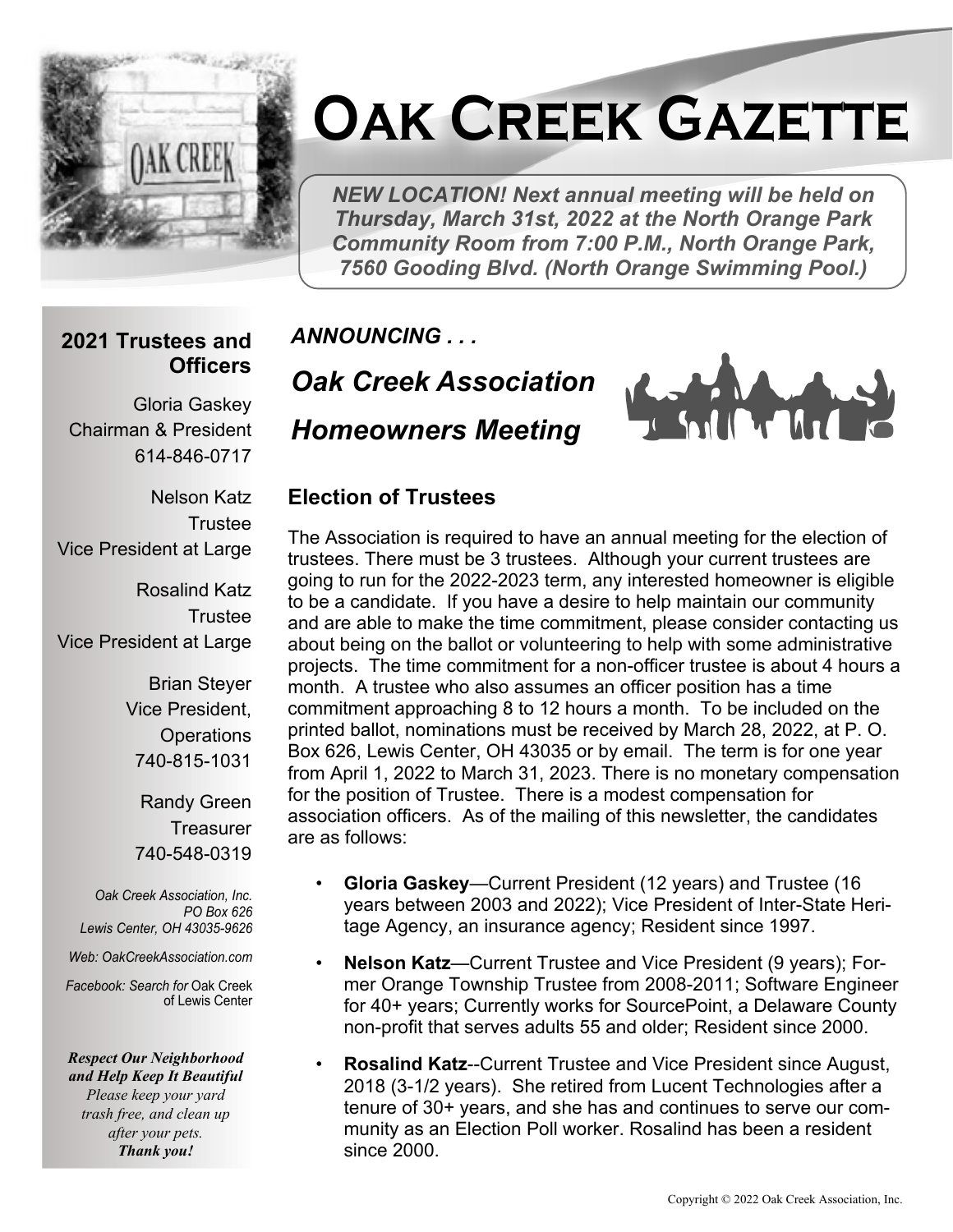## *Annual Multi-Neighborhood Garage Sale*



**The dates for this year's Annual Multi-Neighborhood**

**Garage Sale are Friday, June 3rd and Saturday, June 4th, 9:00 AM - 4:00 PM each day. Participation is free!**

Great items to sell include Baby Clothes, Kids Toys, Furniture & Accessories, Scrapbooking stuff, Crafts & Art Supplies, Home Office & Computers, Lawn Care & Garden Tools, Outdoor Living - tables, chairs, umbrellas, plant pots, & more. Cameras, Phones, Electronics, DVDs, Books, Lamps, Pictures, Household Furniture, Bedding, Home Accessories, Tables, and more!



### **TREASURER'S REPORT**

Invoices for the 2022 dues were mailed in January and were due by January 31, 2022. The annual dues remain \$165. Our budget for 2022 is approximately \$60,000 for maintenance of the common areas and other Association expenses. Thank you for paying your dues promptly.

As you know, by virtue of owning property in Oak Creek, you are automatically a member of the Oak Creek Association. Association dues, like real estate taxes, are assessed on and directly tied only to the property and subject to similar collection processes. In other words when you purchase a home, it comes with dues and taxes.

Payment of dues is not contingent on any other factor. If you have not already done so, please pay instantly by credit card or e-check by accessing our web site, then clicking on the Paypal logo on our homepage at www.oakcreekassociation.com OR make your check in the amount of \$165.00, payable to Oak Creek Association, Inc. and mail to Oak Creek Association, Inc., PO Box 626, Lewis Center, OH 43035.

#### Let's Maintain Our Street Appeal and Keep Our Property Values High!

As your Oak Creek Association Trustees and Officers, we regularly respond to complaints about properties which are not in compliance with the Deed Restrictions. The most common are those where:

- 1. The yard is not maintained. The grass is not regularly fertilized, treated for weeds, or mowed every 7-10 days with clippings removed from driveways and sidewalks. The flower beds are overgrown with weeds, or shrubs and bushes excessively out of shape. . . . No Jungles, please Plantings are beautiful when they are maintained.
- 2. Trash cans and other unsightly objects are being left out on the property in public view. Trash cans can be put out the night before trash is scheduled to be picked up and removed the same day trash is picked up. Cans cannot be left in the driveway or next to your house unless hidden by shrubs or fencing.
- 3. Trailers, boats, jet skis, recreational and commercial vehicles are being parked in driveways or on the street longer than permitted.

The entire point of the Deed Restrictions is to maintain and increase our property values by keeping all of our homes looking nice, especially from the outside. That is what realtors call "street appeal." By doing so, when someone goes to sell their home, they can be assured of getting the best price possible. Please take time to visit our website and review all of the Deed Restrictions, especially before starting any projects, at oakcreekassociation.com (Click the Documents tab under Services).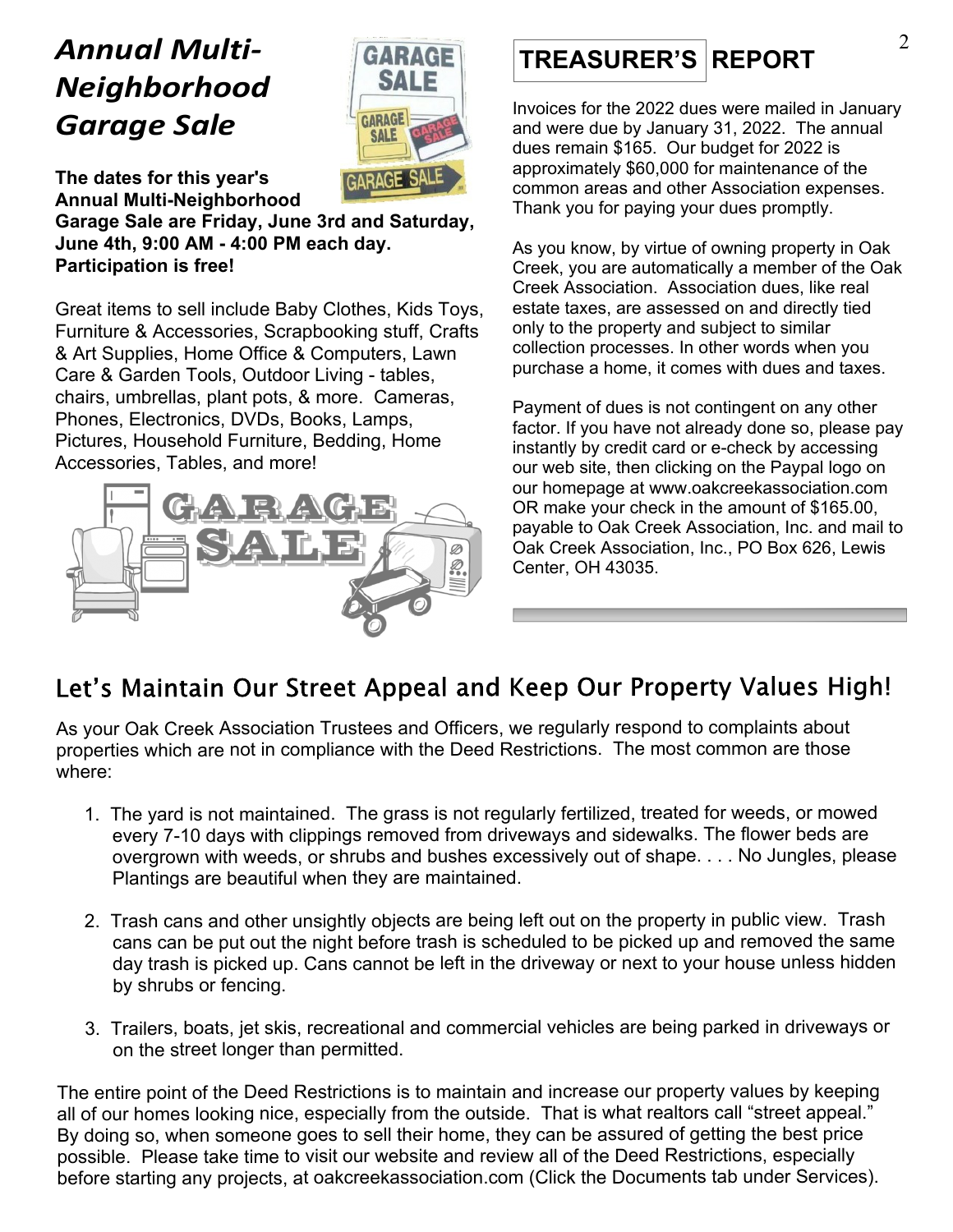#### **Alternative Heating and Power**

Our deed restrictions do not allow for solar, windmill or other power alternatives. The Association has begun research into adding the option of solar. A committee of residents will research and develop a process for the approval of the design, installation, and placement of solar panels. Any committee proposal will include a provision that requires residents to present plans or pictures of their desired system to the Trustees in order to gain the approval of the same. The committee's proposal would first be approved by the Trustees and then submitted to the residents for their approval, before implementation. The Oak Creek Association Deed Restrictions require a 60 percent affirmative homeowner vote. If the proposal needs approved by the township, they may require 67 percent. If you are interested in being a member of the committee please contact us through the website.

#### **Dogs**

We understand that our pets are family members. However, for the safety of young children (who may be scared by your pet), the elderly, who could also be knocked down, or other small pets, please keep your dog on a leash when you walk it in the neighborhood. And please, please, please, clean up after your dog!



#### **Township Violations**

**Trash Collection**: Please contact RUMPKE for the beginning or ending of services, or any trash issues include containers at 800-828-8171. We post the trash pickup holiday schedule on our website.

**Multiple Families**: We are single-family dwelling community. This does not mean that our children or parents don't live with us. But it does mean that several families cannot reside in a house that is not built to accommodate them. If you have a concern, contact the Zoning Department at Orange Township. (orangetwp.org)

**Parking**: If residents are parking in areas marked as "no parking this side of street" please contact the Sheriff. If residents are parking in their driveways so as to block the sidewalk or road, again contact the Sheriff.

**Business out of the Home**: If a resident is conducting a business out of their home and create problems to surrounding residents, although it is a deed violation, it is also a Township violation. Notify us, but also contact the Zoning Department at Orange Township. (orangetwp.org)

#### 2022 Projects



There are no major projects for 2022. The perimeter trees and landscaping will be edged and mulched this spring and the perimeter fencing will be power washed. Otherwise plans include the regular maintenance of property; i.e., entranceway beds, mowing, ponds, fountains, and the removal and replacement of trees as needed.